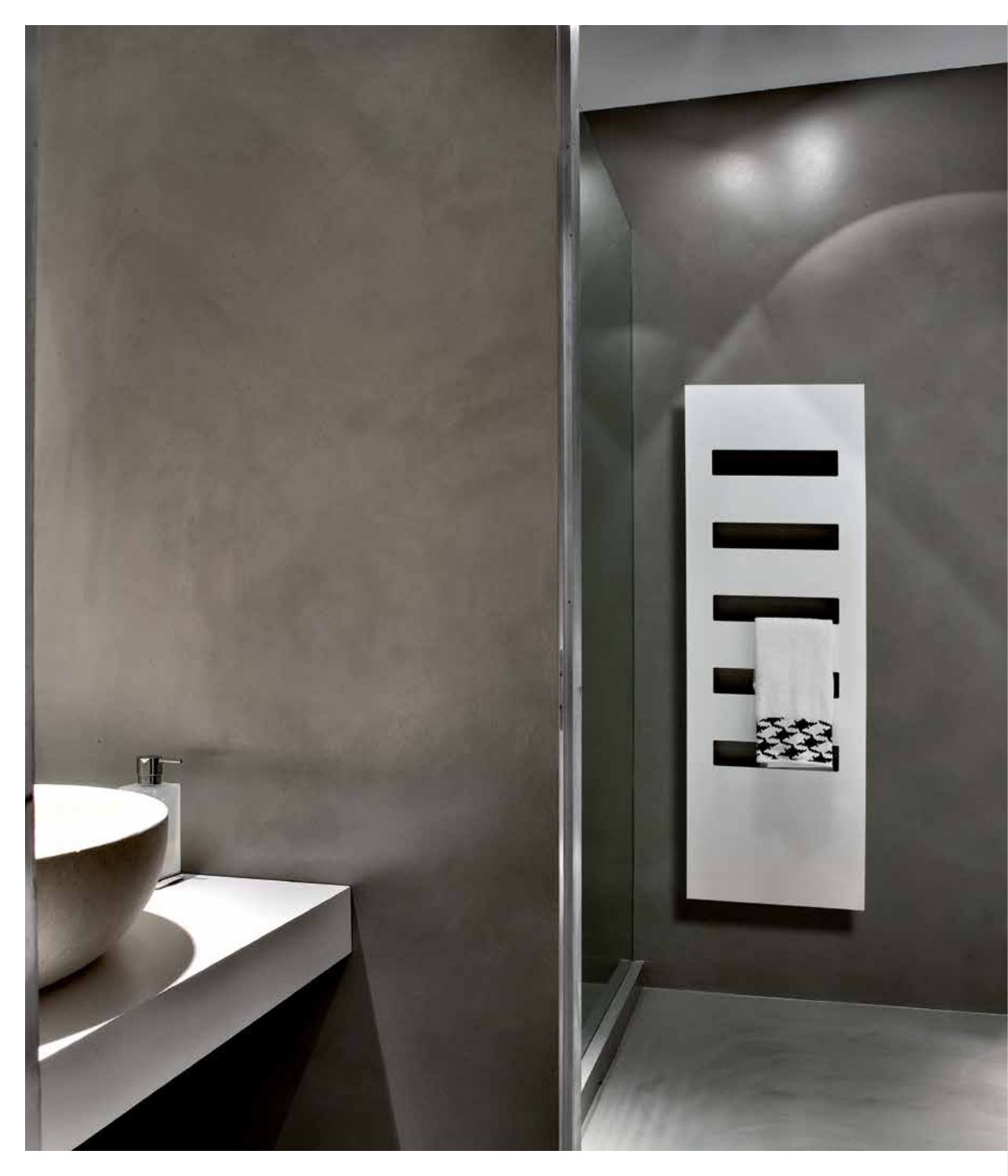

## **EASY design ridea**

Una nuova interpretazione dello scaldasalviette tradizionale, linee tese, spazi che delineano l'eleganza e l'essenzialità del quotidiano, "vestito" con i vostri indumenti, personalizzato, vissuto, ogni giorno diverso, ogni giorno tuo.

 $\small \begin{minipage}{0.5\linewidth} \begin{minipage}{0.5\linewidth} \begin{minipage}{0.5\linewidth} \end{minipage} \begin{minipage}{0.5\linewidth} \end{minipage} \begin{minipage}{0.5\linewidth} \begin{minipage}{0.5\linewidth} \end{minipage} \begin{minipage}{0.5\linewidth} \end{minipage} \begin{minipage}{0.5\linewidth} \end{minipage} \begin{minipage}{0.5\linewidth} \end{minipage} \begin{minipage}{0.5\linewidth} \end{minipage} \begin{minipage}{0.5\linewidth} \end{minipage} \begin{minipage}{0.5\linewidth} \end{minipage$ 

A new concept of towel-rails, defined by tense lines, spaces which cover with essential elegance your workaday life, "dressed" with your own clothes, customized, lived, every day different, every day yours.

www.www.www.www.ww

*Finitura fotografata in queste pagine: Bianco traffico RAL 9016 opaco.*

*Finish photographed on these pages: Bianco traffico RAL 9016 matt.*

**RIDEA 2015** 133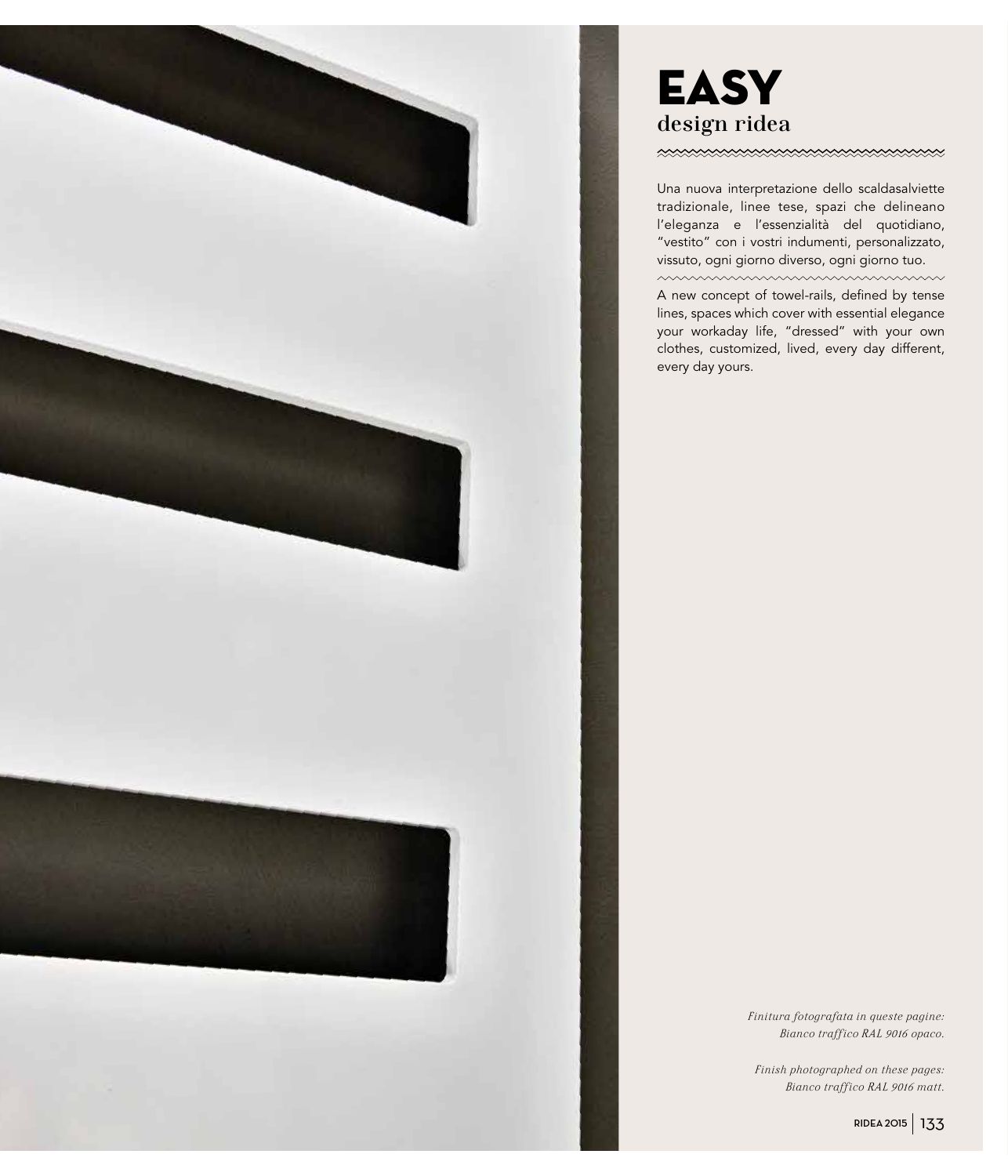

| hxb<br>$\text{(cm)}$ | $\mathbf n$<br>numero<br>elementi/<br>elements<br>number | peso a<br>vuoto/<br>weight<br>empty<br>(kg) | volume<br>d'acqua /<br>water<br>volume<br>(dm <sup>3</sup> ) | a<br>$\text{(cm)}$ | $\mathbf{c}$<br>$\text{(cm)}$ | d<br>$\text{(cm)}$ | e<br>$\text{(cm)}$ | Os resa<br>termica/<br>thermal yield<br>$\Box t$ 50 $\degree$ C (watt) | O potenza<br>elettrica/<br>electrical power<br>(watt) | versione<br>$mista*/$<br>combined<br>version* | fissa/<br>not<br>opening | apribile/<br>opening |
|----------------------|----------------------------------------------------------|---------------------------------------------|--------------------------------------------------------------|--------------------|-------------------------------|--------------------|--------------------|------------------------------------------------------------------------|-------------------------------------------------------|-----------------------------------------------|--------------------------|----------------------|
|                      |                                                          |                                             |                                                              |                    |                               |                    |                    | $\mathbf O$                                                            | $\bullet$                                             | 40                                            |                          |                      |
| verticale/vertical   |                                                          |                                             |                                                              |                    |                               |                    |                    |                                                                        |                                                       |                                               |                          |                      |
| 100,0x40,0           |                                                          | 9,0                                         | 0,14                                                         | 28,0               | 44,0                          | 28,0               | 44,0               | 336                                                                    | 330                                                   | $\bullet$                                     | $\overline{\phantom{a}}$ | $\bullet$            |
| 120,0x50,0           |                                                          | 13,0                                        | 0,22                                                         | 28,0               | 64,0                          | 28,0               | 64,0               | 512                                                                    | 510                                                   | $\bullet$                                     | $\overline{\phantom{a}}$ | $\bullet$            |
| 120,0x60,0           |                                                          | 16,0                                        | 0,23                                                         | 28,0               | 64,0                          | 28,0               | 64,0               | 635                                                                    | 630                                                   | $\bullet$                                     | $\overline{\phantom{a}}$ | $\bullet$            |
| 150,0x50,0           |                                                          | 16,0                                        | 0,27                                                         | 33,0               | 84,0                          | 33,0               | 84,0               | 607                                                                    | 590                                                   | $\bullet$                                     | $\overline{\phantom{a}}$ | $\bullet$            |
| 150,0x60,0           |                                                          | 19,0                                        | 0,3                                                          | 33,0               | 84,0                          | 33,0               | 84,0               | 749                                                                    | 720                                                   | $\bullet$                                     | $\overline{\phantom{a}}$ | $\bullet$            |
| 180,0x50,0           |                                                          | 20,0                                        | 0,32                                                         | 35,0               | 110,0                         | 35,0               | 110,0              | 755                                                                    | 750                                                   | $\bullet$                                     | $\overline{\phantom{a}}$ | $\bullet$            |
| 180,0x60,0           |                                                          | 23,0                                        | 0,35                                                         | 35,0               | 110,0                         | 35,0               | 110,0              | 931                                                                    | 930                                                   | $\bullet$                                     | $\overline{\phantom{a}}$ | $\bullet$            |
| 180,0x75,0           |                                                          | 29,0                                        | 0,41                                                         | 35,0               | 110,0                         | 35,0               | 110,0              | 1122                                                                   | 1110                                                  | $\bullet$                                     | $\sim$                   | $\bullet$            |